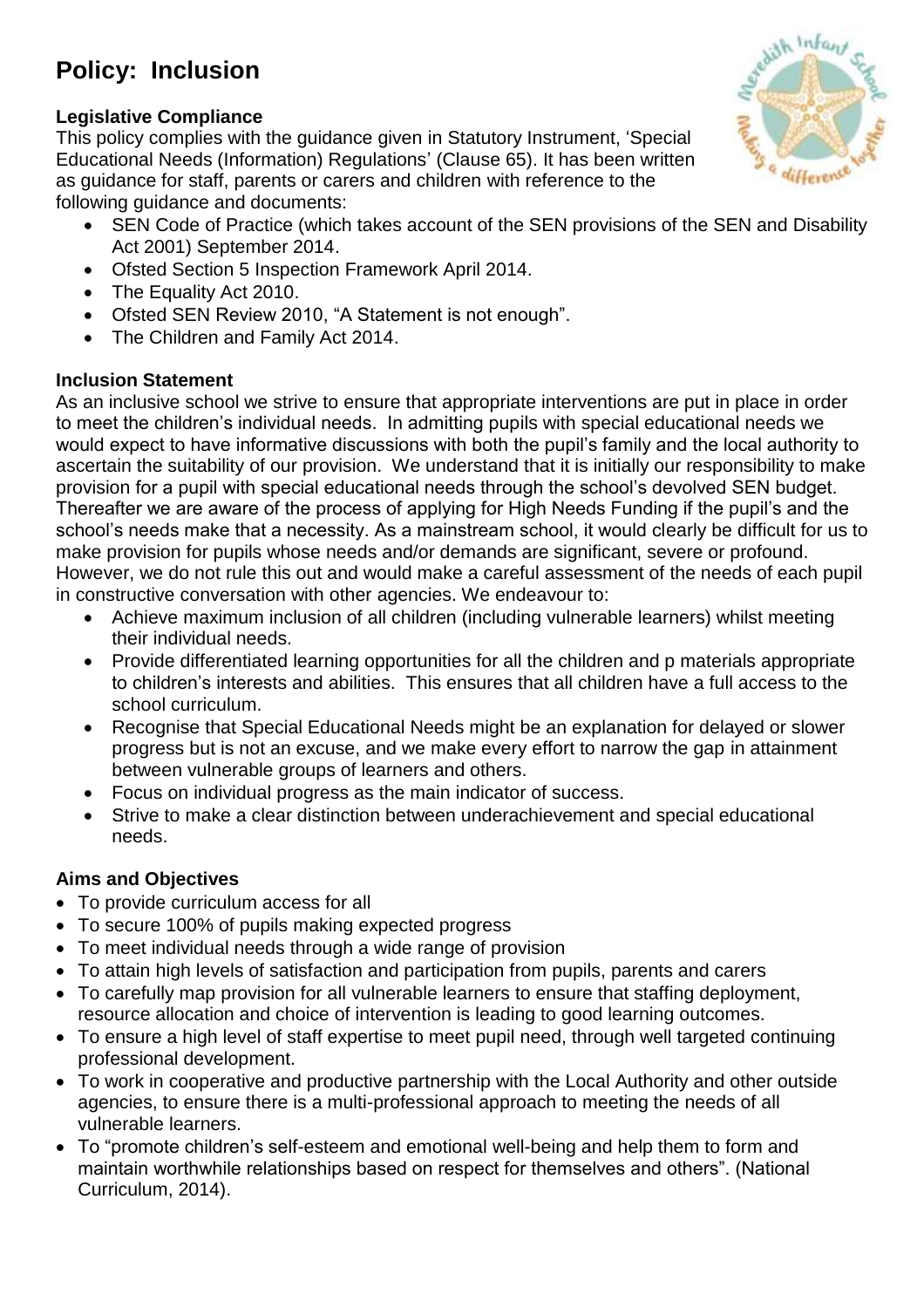#### **Staged Arrangements – Waves 1, 2 and 3**

In agreeing our staged arrangements, the school has taken into account the following statements and definitions:

*"High quality teaching that is differentiated and personalised will meet the individual needs of the majority of children and young people. Some children and young people need educational provision that is additional to or different from this. This is special educational provision under Section 21 of the Children and Families Act 2014. "* 

#### *SEN Code of Practice (2014: Para 1.24))*

*"Ensuring that schools are clear about their provision that is normally available for all children, including targeted help routinely provided for those falling behind and the additional provision they make for those with SEN, should simplify the process of planning the right help at school level" (p68)*

#### *SEN Code of Practice 2014*

#### **Wave 1**

**Universal element: Well-differentiated, quality first teaching, including, where appropriate, the use of small group interventions. All vulnerable learners to be included on a wholeschool provision map.**

- All learners will have access to quality first teaching.
- Some vulnerable learners will have access to carefully differentiated activities or approaches directly related to the school curriculum which are part of our good practice in making teaching and learning accessible to pupils learning at different rates. These will usually be pupils who are underachieving and have been identified by the school as needing to make accelerated progress but will not necessarily be pupils with special educational needs. This is considered to be a differentiation of the usual school curriculum – not a special intervention for pupils with SEN.
- All vulnerable learners will be included on a whole-school provision map which outlines and monitors all additional intervention across the school. The whole school provision map enables the school to:
	- o Plan strategically to meet pupils' identified needs and track their provision.
	- o Audit how well provision matches need
	- o Recognise gaps in provision
	- o Highlight repetitive or ineffective use of resources
	- o Cost provision effectively
	- o Demonstrate accountability for financial efficiency
	- o Demonstrate to all staff how support is deployed
	- o Inform parents, LA, external agencies and Ofsted about resource deployment
	- o Focus attention on whole-school issues of learning and teaching as well as individual needs, providing an important tool for self-evaluation.

#### **Identification and Assessment**

Children's needs should be identified and met as early as possible through:

- The analysis of data including entry profiles, baseline scores, Foundation Stage Profile scores, pupil progress meetings, other whole-school pupil progress data
- Classroom-based assessment and monitoring arrangements. (Cycle of planning, action and review.)
- Following up parental concerns
- Following up teachers concerns through the use of our SEND referral form and meeting to discuss
- Tracking individual children's progress over time,
- Liaison with feeder nurseries/pre-schools on transfer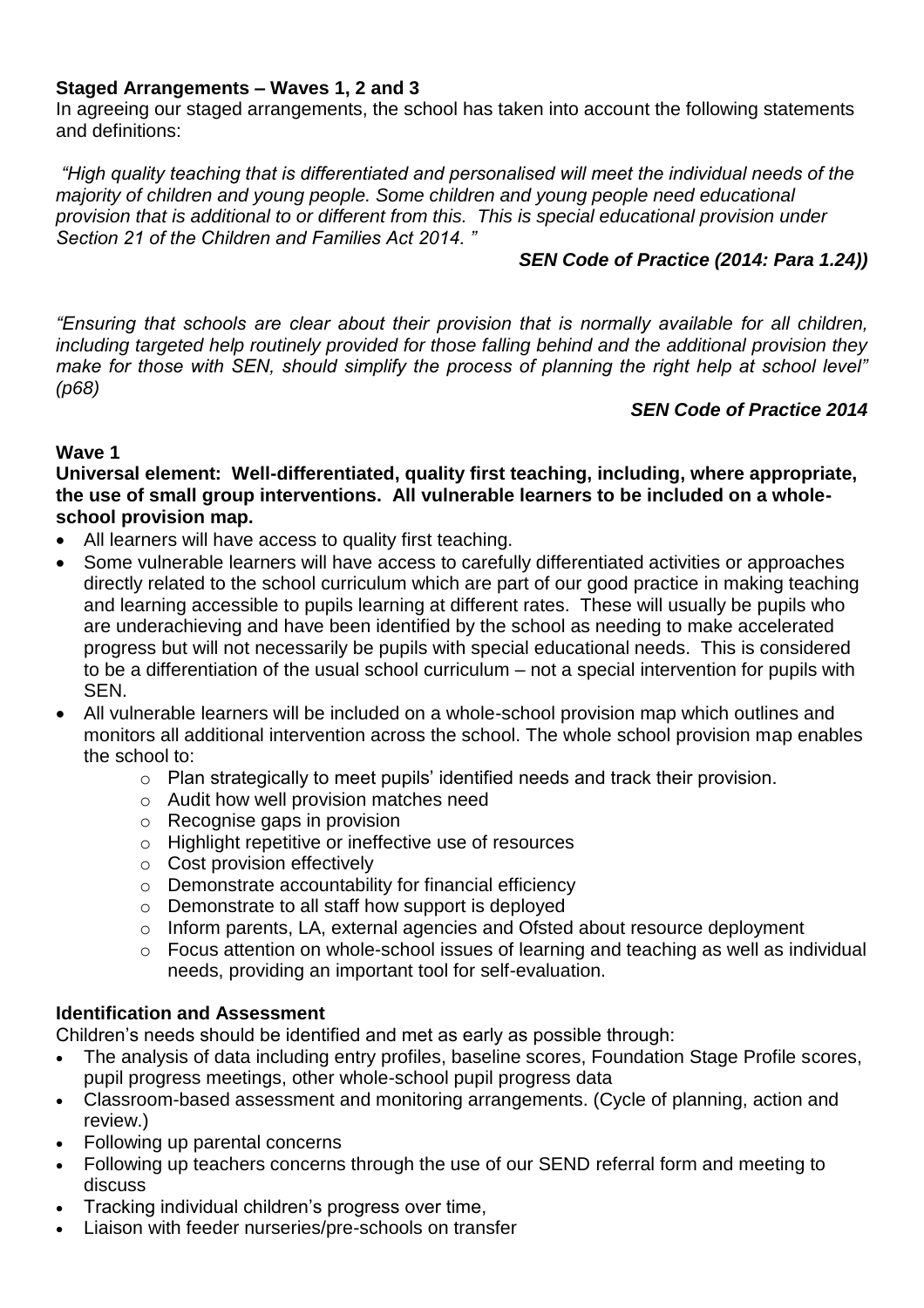- Information from previous schools
- Information from other services
- Maintaining a provision map for all vulnerable learners but which clearly identifies pupils receiving additional SEN Support from the school's devolved budget or in receipt of High Needs funding. This provision map is updated termly through pupil progress meetings between the headteacher, teachers and the SENCo.
- Undertaking, when necessary, a more in depth individual assessment this may include a range of commercially available assessments, carefully chosen to deliver appropriate, useful information on a pupil's needs. It may include a bilingual assessment where English is not the first language.
- Involving an external agency where it is suspected that a special educational need is significant.

# **Wave 2**

# **Targeted Support: Additional SEN Support**

- Pupils will be offered additional SEN support when it is clear that their needs require intervention which is "additional to" or "different from" the well-differentiated curriculum offer for all pupils in the school i.e.: they have a special educational need as defined by the SEN Code of Practice 2014.
- Under-achieving pupils and pupils with EAL who do not have SEN will **not** be placed on the list of pupils being offered additional SEN support (but will be on the school's provision map).
- In keeping with all vulnerable learners, intervention for pupils on the SEN list will be identified and tracked using the whole-school provision map.
- It may be decided that a very small number of the pupils on the SEN list will require additional 'top up' funding from the Local Authority. This will initially commence with an 'SEN Support Plan' being put in place and will then be reviewed termly with parents/carers in order to ensure their underlying special educational need is being addressed. This may particularly be the case where outside agencies have been involved in assessing the pupil or contributing to their provision. Where the school can evidence that more than £6,000 above the Average Weighted Pupil Unit has, or will need to be, spent on a pupil within any one financial year, in order to meet his or her special educational needs, an application will be made to the Local Authority, with particular regard to the success criteria and SEN Descriptors published as part of the Local Offer.
- Where a pupil has a significant, severe and sustained need, it may be necessary to enter a multi-disciplinary assessment process with health and social care in order to consider the need for an Education Health and Care Plan.
- Where a pupil is in receipt of High Needs Funding and/or an Education Health and Care Plan, a decision will be made as to whether a short-term Individual Education Plan is required.
- For those pupils on an SEN Support Plan pupils will automatically have outcomes to address which be reviewed termly.
- Our approach to IEPs, which we recognise are no longer prescribed in the SEN Code of Practice 2014, is as follows:
	- IEP's will only be put in place where a Statement of educational Needs or Education Health care Plan is in place. They are seen as working document which can be constantly refined and amended.
	- Our IEPs will be accessible to all those involved in their implementation pupils should have an understanding and "ownership of the targets".
	- Our IEPs will be based on informed assessment and will include the input of outside agencies,
	- Our IEPs have been devised so that they are manageable and easily monitored and therefore will be monitored and evaluated regularly.
	- Our IEPs will be time-limited and will be reviewed at least termly by class teachers in consultation with the SENCO
	- Our IEPs will have a maximum of three SMART targets set for or by the pupil.
	- Our IEPs will specify how often the target(s) will be covered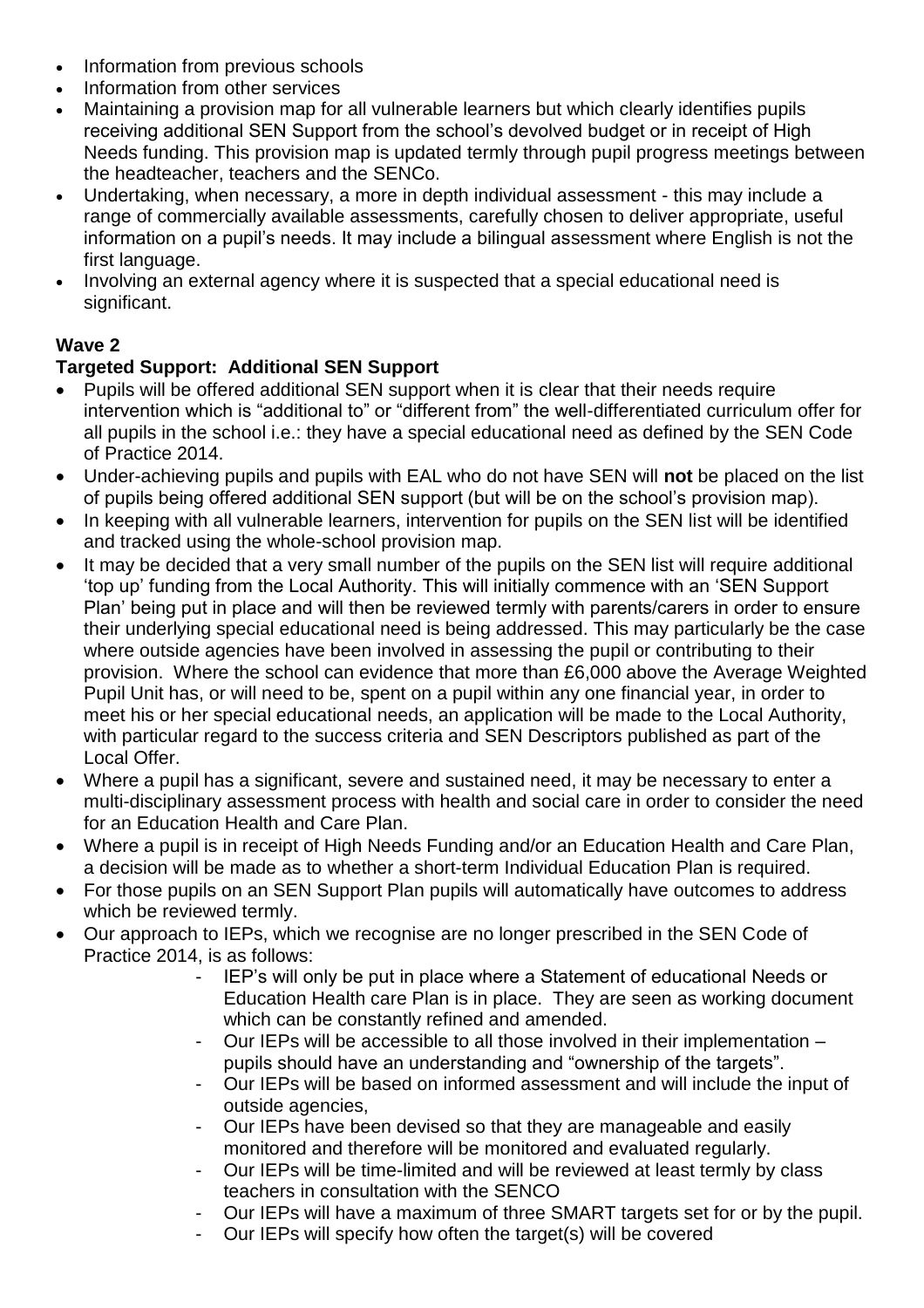- Our IEPs will state what the learner is going to learn not what the teacher is going to teach and will be clear about what the pupil should be able to do at the end of the given period.
- Targets for an IEP will be arrived at through:
	- Discussion between teacher and SENCO
	- Discussion, wherever possible, with parents/carers and pupil
	- Discussion with another professional

## **Wave 3**

#### **Specialist Intervention: Statement of Special Educational Needs or Education Health and Care Plan**

- Pupils with a statement of educational needs (pre September 2014) or an Education Health and Care Plan (post September 2014) will have access to all arrangements for pupils on the SEN list (above) and, in addition to this, will have an Interim and Annual Person Centred Review of their statement/plan.
- Our school will comply with all local arrangements and procedures when applying for**:**
	- High Needs Block Funding
	- An Education Health and Care Plan
	- Transport

and will ensure that all pre-requisites for application have been met through ambitious and pro-active additional SEN Support using our devolved budget at an earlier stage.

 Our review procedures fully comply with those recommended in Section 6.15 of the Special Educational Needs Code of Practice and with local NCC policy and guidance - particularly with regard to the timescales set out within the process.

### **Curriculum Access and Provision for Vulnerable Learners**

Where children are underachieving and/or identified as having special educational needs, the school provides for these additional needs in a variety of ways and might use a combination of these approaches to address targets identified for individual pupils.

- Teachers differentiate work as part of quality first teaching
- Applying Wave 1, 2 or 3 interventions as appropriate
- Small group withdrawal time (limited and carefully monitored to ensure curriculum entitlement is not compromised)
- Individual class support / individual withdrawal
- Bilingual support/access to materials in translation
- Pastoral Support Time

#### **Monitoring and Evaluation**

The monitoring and evaluation of the effectiveness of our provision for vulnerable learners is carried out in the following ways:

- classroom observation by the SENCO, EMA co-ordinator and senior leaders.
- ongoing assessment of progress made by intervention groups
- work sampling on a termly basis.
- scrutiny of planning.
- teacher interviews with the SENCO/EMA co-ordinator to review SEN referral or SEN support plan
- informal feedback from all staff.
- pupil interviews to gain views when setting new SEN support plan targets or reviewing existing targets
- pupil progress tracking using assessment data (whole-school processes)
- monitoring SEN support plans and SEN support plan targets, evaluating the impact of SEN support plans on pupils' progress.
- attendance records and liaison with Education Entitlement Service.
- regular meetings about pupils' progress between the SENCO/EMA co-ordinator and the head teacher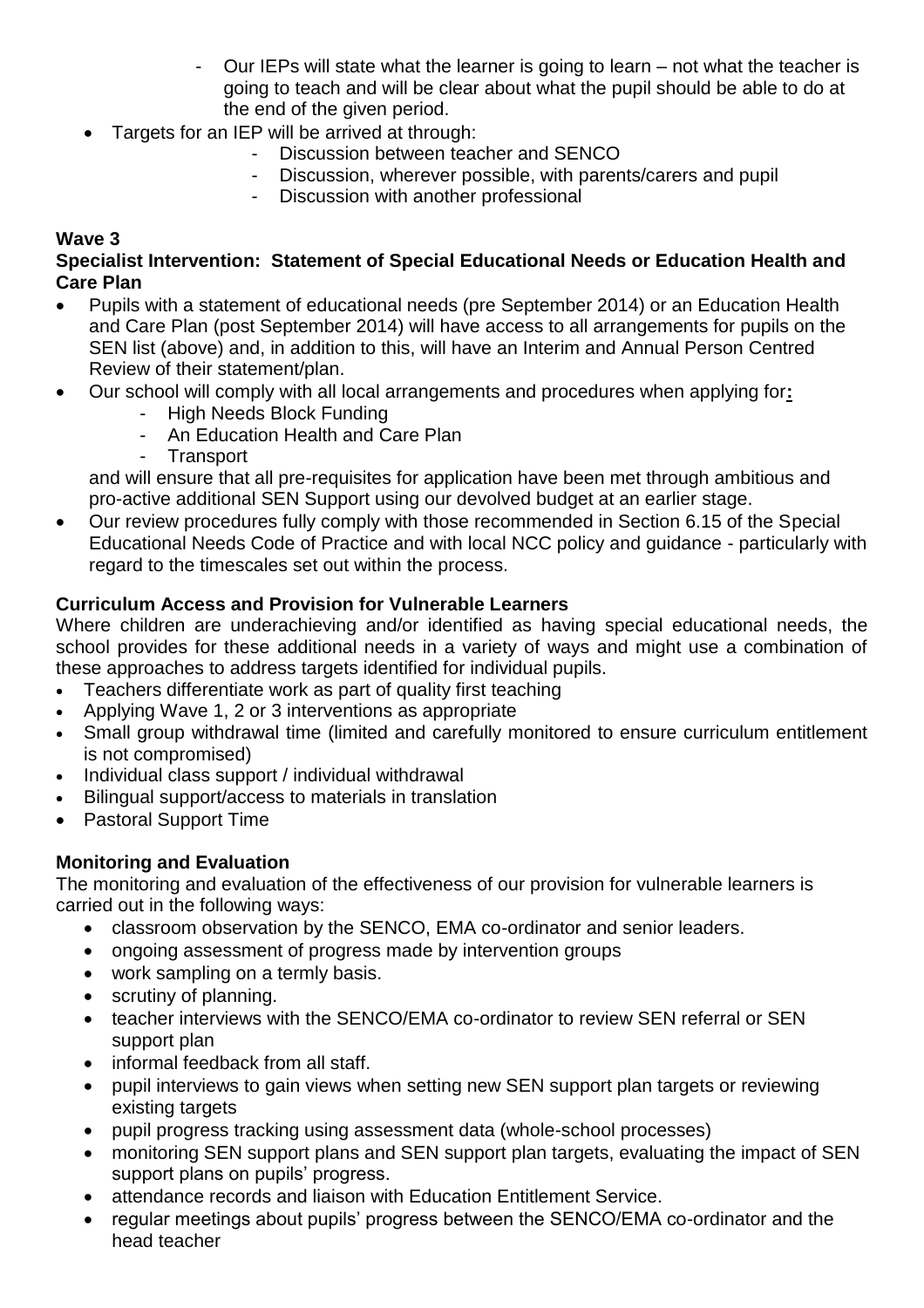- regular pastoral meetings between SENCO and ELSA
- head teacher's report to parents and governors

#### **Roles and Responsibilities**

The head teacher and the governing body have delegated the responsibility for the on-going implementation of this Inclusion Policy to the Special Educational Needs Leader.

The Special Educational Needs Leader, Gemma Clair, is responsible for reporting regularly to the headteacher and the governor with responsibility for SEND on the on-going effectiveness of this inclusion policy.

The Ethnic Minority Achievement (EMA) Co-ordinator, Gemma Clair, has strategic responsibility for the inclusion of children who have EAL and the achievement of vulnerable ethnic minority groups.

The Designated Teacher for Looked After Children, Gemma Clair, has strategic responsibility for the inclusion of children who are adopted or in local authority care.

All staff in school have a responsibility for maximising achievement and opportunity of vulnerable learners – specifically, all teachers are teachers of pupils with special educational needs and EAL. Staff are aware of their responsibilities towards all vulnerable learners and a positive and sensitive attitude is shown towards all pupils at all times.

#### **Headteacher**

- The head teacher is responsible for monitoring and evaluating the progress of all pupils and for making strategic decisions which will maximise their opportunity to learn
- The head teacher and the governing body will delegate the day to day implementation of this policy to the Special Educational Needs Coordinator (SENCO) and Ethnic Minority Achievement Co-ordinator
- The head teacher will be informed of the progress of all vulnerable learners and any issues with regard to the school's provision in this regard through:
	- analysis of the whole-school pupil progress tracking system
	- maintenance and analysis of a whole-school provision map for vulnerable learners (could be devolved to another member of the SLT and SENCO)
	- pupil progress meetings with individual teachers
	- regular meetings with the SENCO/EMA Co-ordinator
	- discussions and consultations with pupils and parents

#### **Special Educational Needs Lead**

In line with the recommendations in the SEN Code of Practice 2014, the SENCO will oversee the day- to-day operation of this policy in the following ways:

- Maintenance and analysis of whole-school provision map for vulnerable learners
- $\bullet$  Identifying on this provision map a staged list of pupils with special educational needs  $$ those in receipt of additional SEN support from the schools devolved budget, those in receipt of High Needs funding and those with statements of Special Educational Need or Education Health and Care plans
- Setting up and termly reviews of the SEN Support Plans
- Co-ordinating provision for children with special educational needs
- Liaising with and advising teachers
- Managing other classroom staff involved in supporting vulnerable learners
- Overseeing the records on all children with Special Educational Needs
- Contributing to the in-service training of staff
- Implementing a programme of the new Peron centred Annual Review for all pupils with a statement of special educational need. Complying with requests from an Education Health and Care Plan Coordinator to participate in a review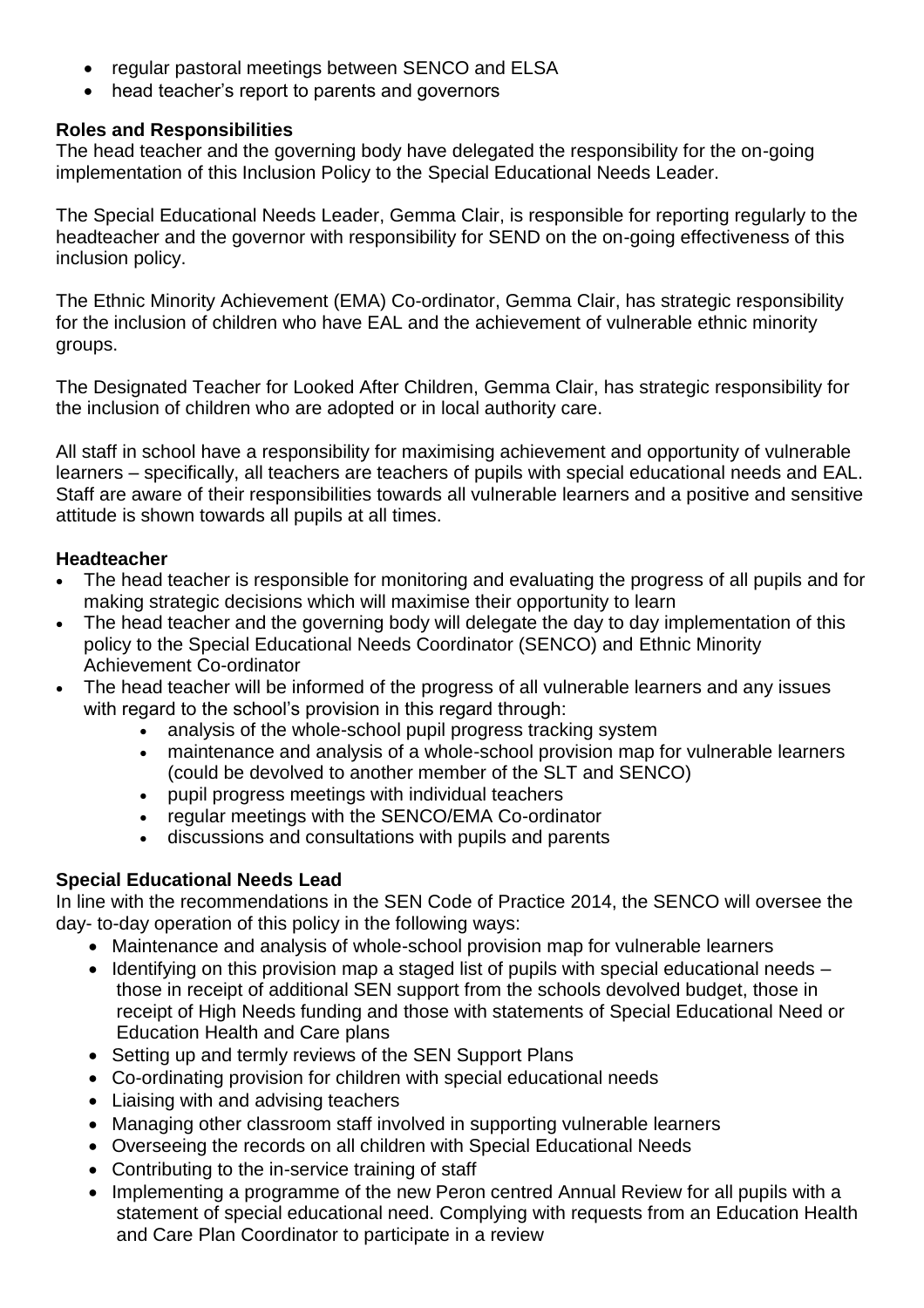- Carrying out referral procedures to the Local Authority to request High Needs funding and/or an Education Health and Care Plan when it is suspected, on strong evidence arising from previous intervention (additional SEN support from devolved budget), that a pupil may have a special educational need which will require significant support
- Overseeing the smooth running of transition arrangements and transfer of information for pupils on the vulnerable learners' provision map
- Monitoring the school's system for ensuring that Individual Education Plans, where it is agreed they will be useful for a pupil with special educational needs, have a high profile in the classroom and with pupils (see section below on Individual Education Plans)
- Evaluating regularly the impact and effectiveness of all additional interventions for all vulnerable learners (including those with special educational needs)
- Meeting **at least** termly with each teacher to review and revise learning for all vulnerable learners in their class who are being tracked on the school's provision map (school managers will guarantee planning and preparation time for teachers and SENCO to ensure that these meetings occur).
- Liaising and consulting sensitively with parents and families of pupils on the SEN list, keeping them informed of progress and listening to their views of progress, in conjunction with class teachers
- Attending area SENCO network cluster meetings and training as appropriate.
- Liaising with the school's Inclusion Governor, keeping them informed of current issues regarding provision for vulnerable learners, including those with Special Educational Needs (nationally, locally and within school)
- Liaising closely with a range of outside agencies to support vulnerable learners.

# **Ethnic Minority Achievement Coordinator**

The EMA co-ordinator will oversee the day-to-day operation of this policy in the following ways:

- Maintenance of a list of pupils with ethnic minority heritage and EAL, ensuring they are identified on the school's provision map
- In collaboration with the SENCO, maintenance and analysis of whole-school provision map for vulnerable learners from ethnic/linguistic minority backgrounds
- Advising on and co-ordinating provision for children with additional needs relating to ethnic or linguistic background
- Working collaboratively with teachers to plan for and teach children with EAL as part of mainstream teaching practice
- Managing other classroom staff involved in supporting ethnic/linguistic minorities including Bilingual Assistants from the Ethnic Minority Achievement Service
- Overseeing the initial and on-going assessment records on all children with EAL
- Liaising with parents of ethnic and linguistic minority children, in conjunction with class teachers, keeping them informed of progress and listening to their views of progress.
- Attending pupil Progress termly with each teacher to review the linguistic progress of children learning EAL and establish next steps in learning
- In collaboration with the SENCO, evaluating regularly the impact and effectiveness of all additional interventions for children from cultural and linguistic minority backgrounds.
- In collaboration with the SENCO, overseeing the smooth running of transition arrangements and transfer of information for Year 2 pupils with EAL.
- Contributing to the in-service training of staff
- Advising on and sourcing bilingual and culturally reflective materials to support children's learning across the curriculum
- Advising on and sourcing interpreters and materials in translation to ensure that bilingual parents have equality of access to essential information
- Attending EMA Co-ordinator network meetings and training as appropriate.
- Liaising with the school's Inclusion Governor, keeping him/her informed of current issues regarding provision for ethnic/linguistic minorities.
- Liaising closely with a range of outside agencies to ethnic & linguistic minority learners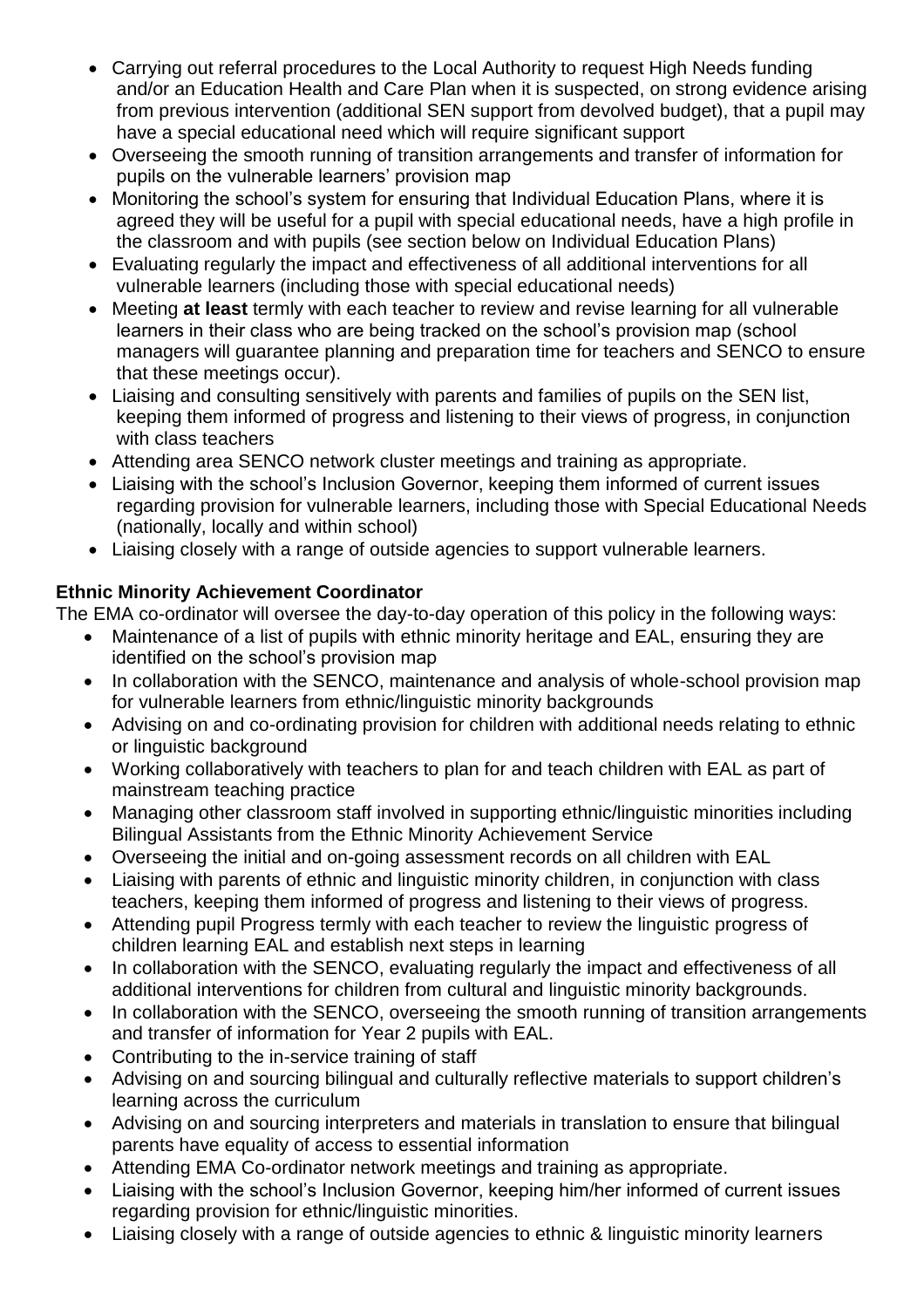Understand that English as an Additional Language (EAL) is not considered a Special Education Need. Differentiated work and individual learning opportunities are provided for children who are learning EAL as part of our provision for vulnerable learners.

## **Class teacher**

- Liaising with the SENCO/EMA co-ordinator to agree:
	- Which pupils in the class are vulnerable learners
	- Which pupils are underachieving and need to have their additional interventions monitored on the a vulnerable learners' provision map – but do not have special educational needs.
	- Identifying which pupils may have an SEN Support Plan
	- Which pupils (also on the provision map) require additional support because of a special educational need and need to go on the school's SEN list/register. Some of these pupils may require advice/support from an outside professional and, therefore, an Individual Education Plan to address a special educational need (this would include pupils with statements/EHC Plans)
	- Securing good provision and good outcomes for all groups of vulnerable learners by:
		- Providing differentiated teaching and learning opportunities, including differentiated work for EAL pupils which reduces linguistic difficulty whilst maintaining cognitive challenge
		- Ensuring there is adequate opportunity for pupils with special educational needs to working on agreed targets which are genuinely: "additional to" or "different from" those normally provided as part of the differentiated curriculum offer and strategies*".*  (SEN Code of Practice 2013)
	- ensuring effective deployment of resources including teaching assistant support to maximise outcomes for all groups of vulnerable learners.
	- Completing SEN Support plans for identified children, with the support of the SENCo.

#### **Assessing and Reviewing pupils' progress and the effectiveness of our educational provision for pupils with Special Educational Needs**

- Depending upon the stage of support as outlined above, the progress of our pupils will be assessed and reviewed through:
	- Daily monitoring and assessment
	- termly Pupil Progress meetings with Head teacher / Deputy Head teacher / SENCO / class teachers and year leaders
	- Half termly evaluation of the effectiveness of interventions on the provision map At least half termly evaluation of whether pupils in receipt of High Needs Funding and/or with Education Health and Care Plans are meeting their individual targets which have been written to address their underlying special educational need.
	- Half termly reviews, followed by least termly reviews with Parents / Carers of those pupils on SEN Support Plans
	- Annual review of Statements/Education Health and Care Plans are prescribed in the SEND Code of Practice (September 2014)

#### **Inclusion**

As an inclusive school, we do everything we can to ensure that pupils of all abilities and needs are fully included in the life of the school. Where appropriate and legitimate, we endeavour to provide different ways for all learners to access the same learning experience, rather than withdrawing pupils and providing an entirely different activity by:

 Our deployment of additional staffing and resources funded from our devolved additional needs budget through the Local Offer, ensure that all curriculum experiences are available to all pupils in the school (e.g.educational visits, extra-curricular activities), particularly where a voluntary financial contribution from parents is required for the activity to run. This is in compliance with the Equality Act 2010.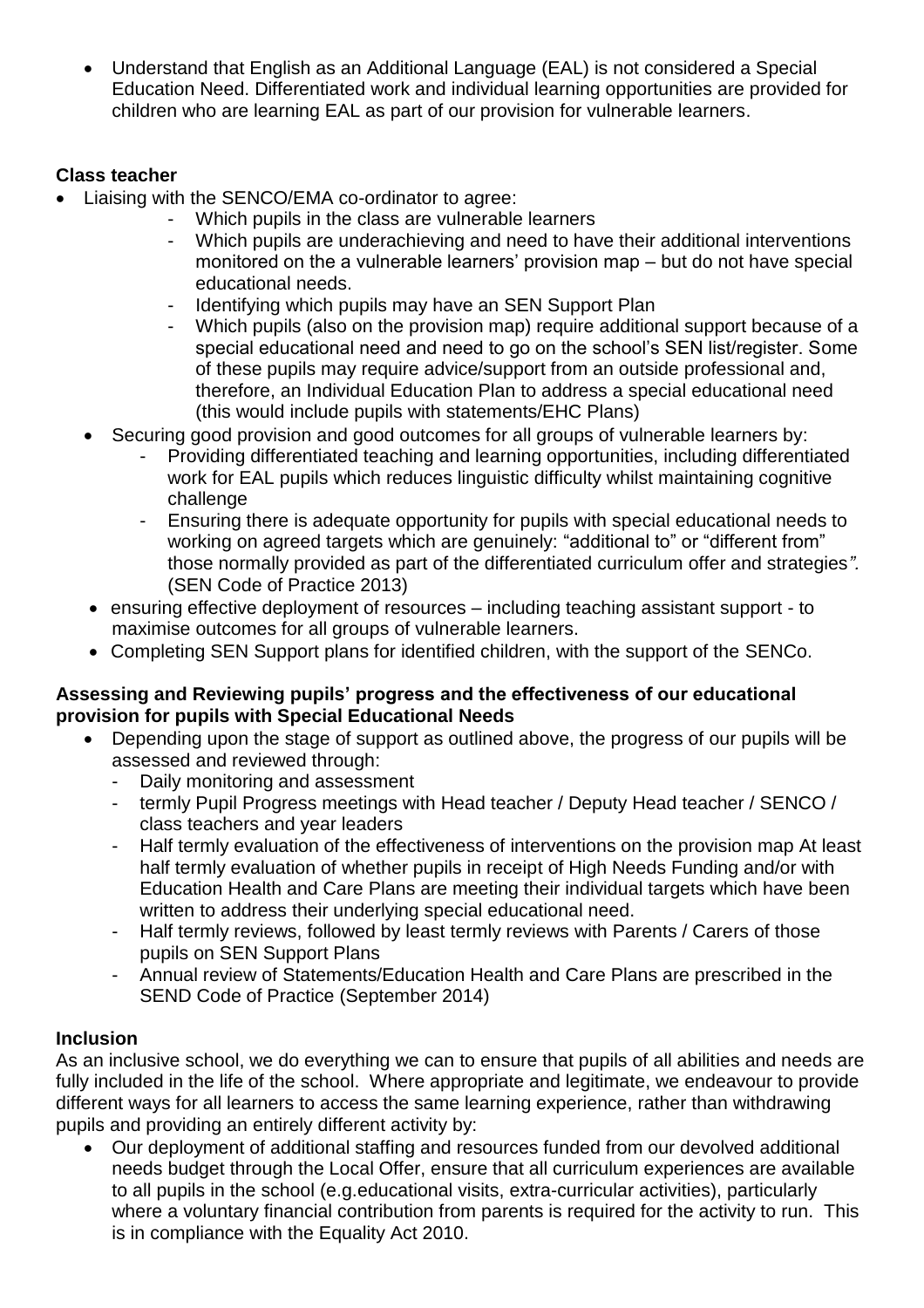- All lesson planning seeks to address the learning needs of all pupils in the class. This is also regularly monitored by Subject leaders and /or senior leaders during observations of teaching and learning in classrooms, particular attention is given to whether the ongoing learning offer is inclusive.
- Pupils are encouraged to analyse how they themselves learn and there is an ongoing dialogue about this in our classroom. Pupils are given the opportunity and support to develop self-help strategies to ensure their full access to the curriculum (BLP)

### **Emotional and Social Development**

We recognise all our pupils as equal individuals and are committed to developing an inclusive and support learning environment that removes barriers to learning and in which all learners achieve their full potential.

Within school we have a range of support networks. These include:

- Pastoral Support: to enable pupils to discuss views and concerns in a non-judgmental environment
- An Early Help Officer: to support pupils and parents/carers in and out of school
- Friendships, behaviour and Social and Emotional groups
- Emotional Literacy Support Assistants

#### **Staff Training**

- In accordance with Section 6 of the SEN Code of Practice 2014 the Special Educational Needs Lead is a qualified teacher who has also achieved the Statutory Accreditation for SEN co-ordinators (from Winchester University, May 2015).
- The Special Educational Needs Lead, EMA Coordinator and Designated Teacher for LAC will regularly attend local network meetings and Cluster groups
- All staff will be trained in how to best support all vulnerable learners in order to maximise their achievement as part of the school development plan and annual schedule of continuous professional development. Specific training needs will be identified and met through the appraisal/performance management process.
- Specialist advice and expertise in relation to assessment and support of individual pupils will be commissioned by the school, accessing, as far as possible, services available as part of the Local Offer. Service level agreements and quality assurance criteria will be put in place at the point of commissioning and the head teacher and senior leaders will be responsible for reporting to governors on the efficacy of these arrangements (including value for money).
- Meredith Infant will be commissioning a private Speech and Language Therapist for 3hrs per week over term time
- Meredith Infant will also be commissioning an Educational Psychologist for 10 days over the next academic year.
- All staffing appointments to support vulnerable learners will be carried out in accordance with equal opportunities legislation, employment law, safer recruiting policy and best practice. All vacancies will be competitively advertised to ensure our school employs staff of the highest calibre.

#### **Equipment and Facilities**

When specialist equipment or a high level of staffing support is required to support a pupil with special educational needs, our school will fund this as additional SEN support up to £6,000 per annum for each individual pupil. Thereafter, if the cost is higher and the provision of these facilities is likely to be prolonged, the school will set up an SEN Support Plan which will be reviewed termly to identify needs / and funding levels required before finally submitting an application for an EHCP.

Specialist equipment and expertise in relation to its use will be purchased/hired/ commissioned by the school from the open market, subject to the usual guarantees, service level agreements and quality assurance criteria. Our school will, wherever possible, join with other schools in joint purchasing/hire of equipment.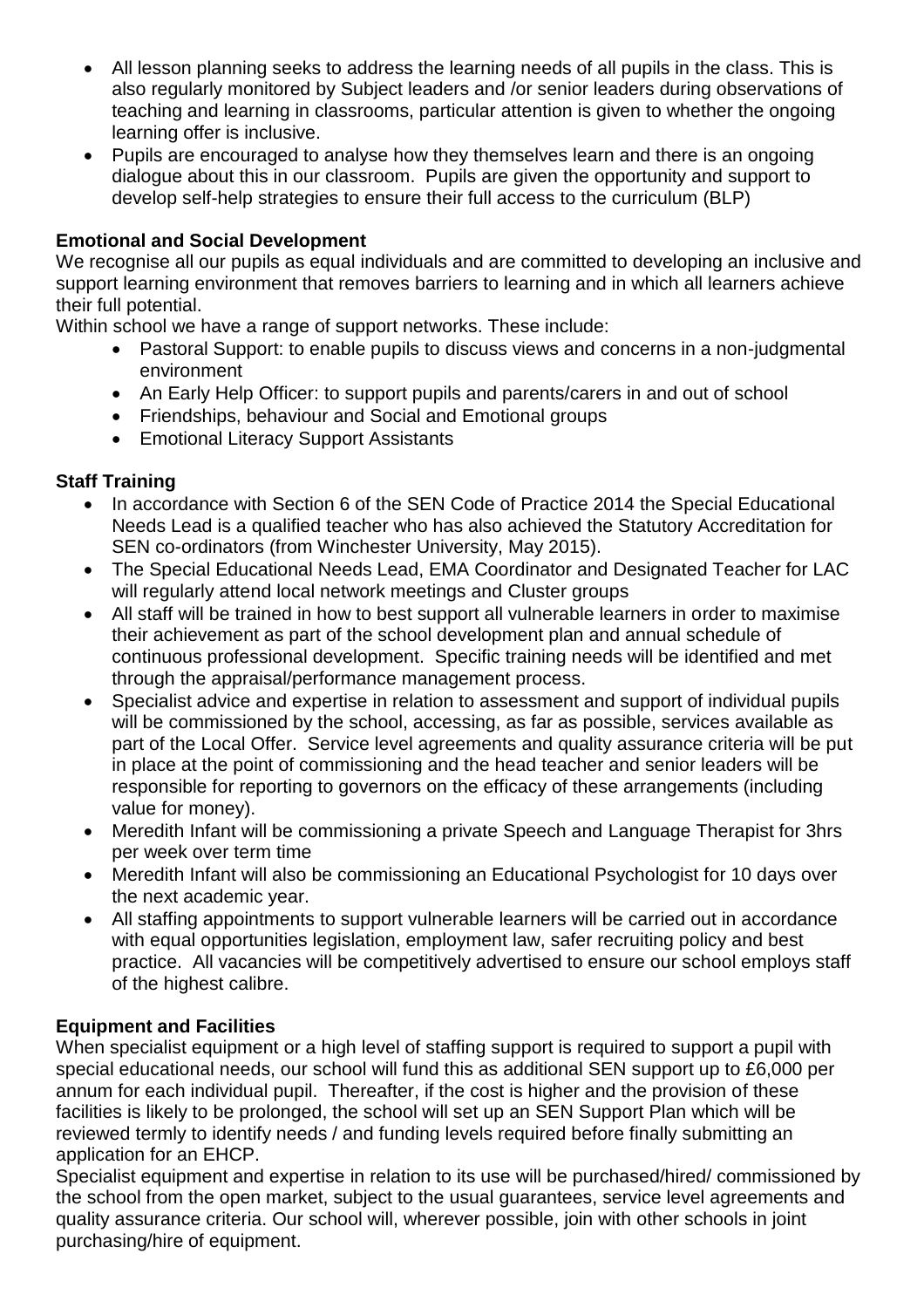All staffing appointments to support vulnerable learners will be carried out in accordance with equal opportunities legislation, employment law, safer recruiting policy and best practice. All vacancies will be competitively advertised and recruited.

# **Partnership with Parents/Carers**

The school aims to work in partnership with parents and carers and to empower parents to support their children. We do so by:

- Working effectively with all other agencies supporting children and their parents
- Giving parents and carers opportunities to play an active and valued role in their child's education
- Making parents and carers feel welcome
- Encouraging parents and carers to inform school of any difficulties they perceive their child may be having or other needs the child may have which need addressing
- Supporting parents through involvement with our Pastoral Lead / Pastoral Team / and SENCo / SENCO.
- Instilling confidence that the school will listen and act appropriately
- Focusing on the child's strengths as well as areas of additional need
- Allowing parents and carers opportunities to discuss ways in which they and the school can help their child
- Agreeing targets for all pupils, in particular, those not making expected progress and, for some pupils identified as having special educational needs, involving parents in the drawing-up and monitoring progress against these targets
- Keeping parents and carers informed and giving support during assessment and any related decision-making process
- Making parents and carers aware of the Parent Partnership (PIASS) services available as part of the Local Offer.
- Providing all information in an accessible way, including, where necessary, translated information for parents with English as an Additional Language.
- Annual consultation of the SEND offer/SEN Information Report with parents, to be updated on the website every Summer Term.
- Working restoratively with restorative practice principles.

# **Pupils**

We recognise that all pupils have the right to be involved in making decisions and exercising choice. In most lessons, all pupils are involved in monitoring, reviewing their progress and addressing their own identified targets. We endeavour to fully involve all pupils by encouraging them to:

- State their views about their education and learning
- Identify their own needs and learn about learning
- Share in individual target setting across the curriculum so that they know what their targets are and why they have them,
- Self-review their progress and set new targets
- Monitor their success at achieving the targets on their SEN Support Plan / Individual Education Plan. (not required for all pupils with special educational needs)

# **Outside Agencies**

We will identify sources of support as they develop and evolve as the Local Offer is defined through Education, Health and Social Care (including the establishment of joint commissioning arrangements).

We seek to respond quickly to emerging need and work closely with a wide range of outside agencies including :

- MASH (Multi Agency Safeguarding Hub) and Social Care
- Children and Adolescent Mental Health Service (CAMHS)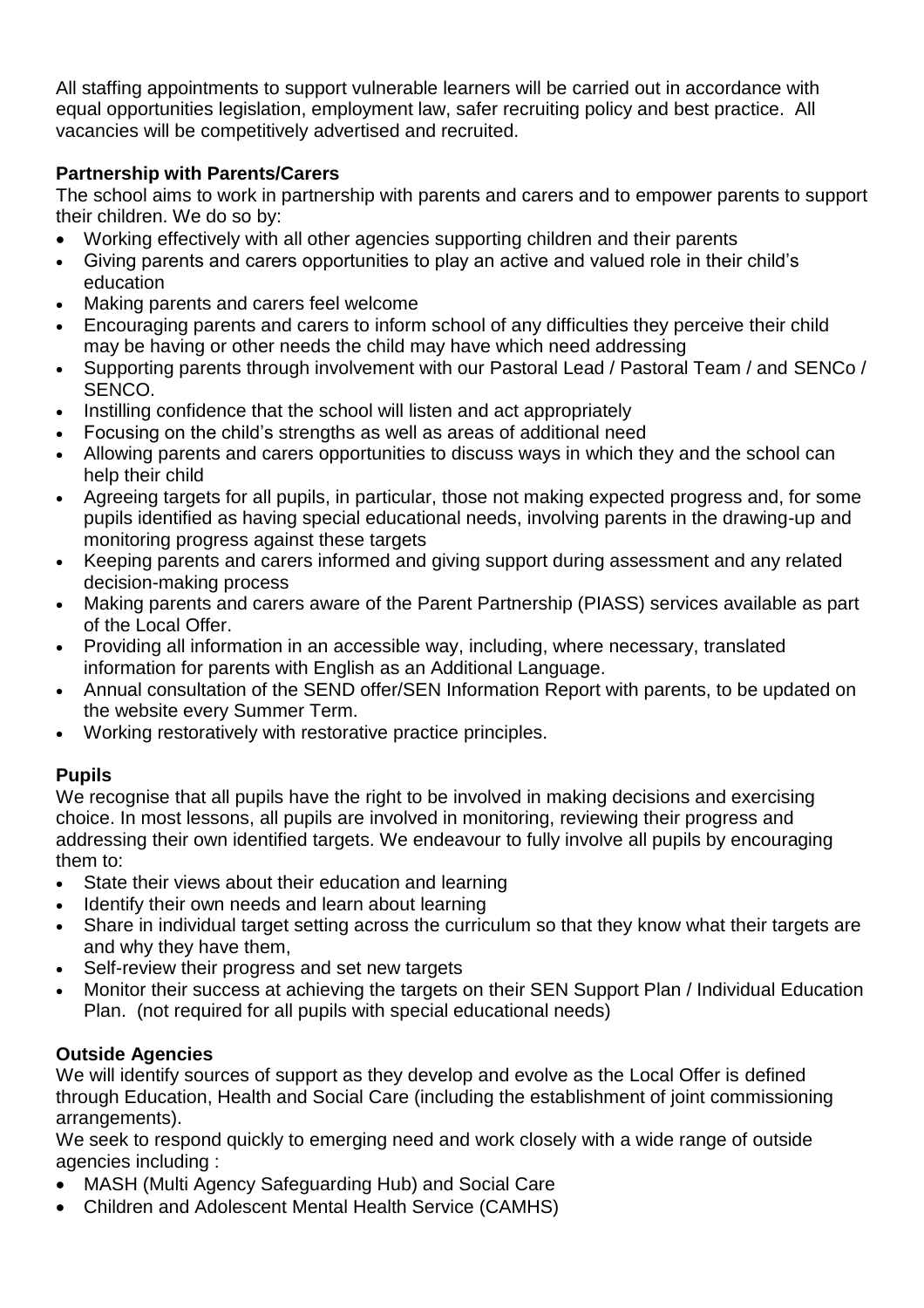- Educational Psychology Service (EP)
- Solent NHS Trust
- Speech and Language Therapists (SALT)
- Portsmouth Inclusion Team

In accordance with the SEND Code of practice 2014 we invite all relevant agencies to annual review meetings, transition meetings and specific provision planning meetings involving pupils with special educational needs in our school. For pupils with SEN Support Plans and Education, Health and Care Plans, we comply fully with requests from independent facilitators to provide information and cooperate fully with other agencies.

Often at the request of families, we liaise with voluntary bodies in order to be as familiar as possible with best practice when the special educational needs of a pupil are very specific (EG: Autism, Visual impairment, etc).

We have a clear point of contact within the school who will coordinate the support from outside agencies for each pupil. Most often this will be the SENCo or Designated Teacher for LAC, but in some cases it can be another member of staff who we have identified as a key worker.

#### **Transition**

We will ensure smooth transition into our school from the previous phase of education and from our school into the next phase of education by:

- Ensuring early and timely planning for transfer to a pupil's next phase of education and, in the year before the year in which they leave, will offer transition meetings to all pupils in receipt of Additional SEN support and all those with statements of Special Educational Needs. Pupils with Education Health and Care Plans will have next phase destinations and transition arrangements discussed at plan review meetings convened by the plan coordinator.
- Producing a transition timeline with specific responsibilities identified.
- Supporting pupils in coming to terms with moving on will be carefully planned and will include familiarisation visits and support from our Pastoral Team. Pupils will be included in all "class transition days" to the next phase but may also be offered additional transition visits.
- Encouraging pupils and parents to consider all options for the next phase of education and the school will involve outside agencies, as appropriate, to ensure information is comprehensive but easily accessible and understandable. Accompanied visits to other providers may be arranged as appropriate.
- Informing parents of a reliable named contact at the next phase provider with whom the SENCo will liaise
- Standardising resources will be produced (Working Party, 2015-2016) and offered to all feeder schools.
- Following PCC guidelines for transition

#### **Admission Arrangements**

No child will be refused admission to school on the basis of his or her special educational need, ethnicity or language need. In line with the Equalities Act 2010, we will not discriminate against disabled children and we will take all reasonable steps to provide effective educational provision *(please also see Admission policy for the school, as agreed with the Portsmouth Local Authority)*

#### **SEN Information Repert**

The contact details of all support services for the parents of pupils with special educational needs, including those for arrangements made in accordance with clause 32 can be seen on the Portsmouth Local Offer website at:

[www.portsmouthlocaloffer.org](http://www.portsmouthlocaloffer.org/)

For our 'SEND Information Report' please view the school website on: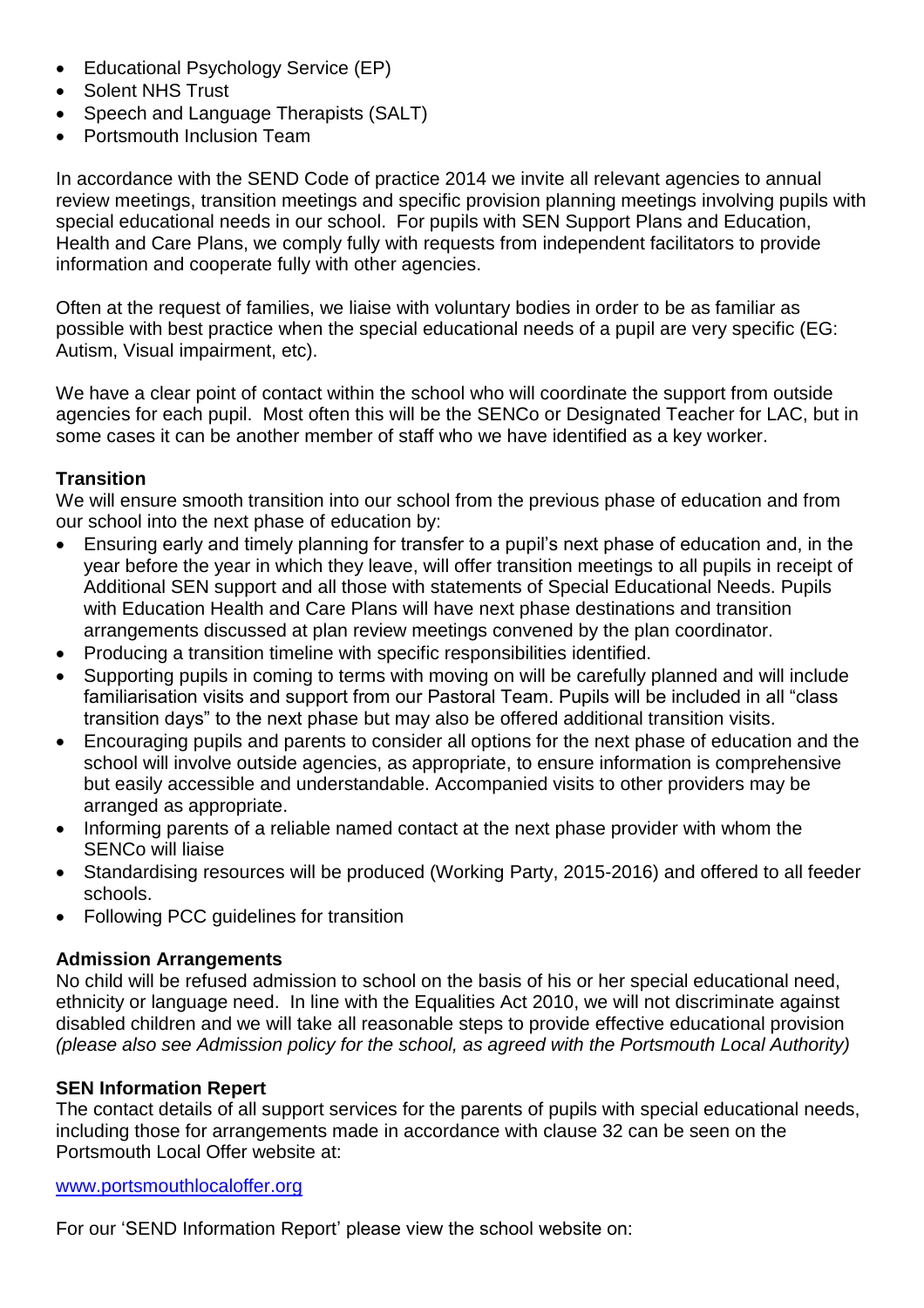#### **Inclusion of pupils with English as an additional language**

#### **Definition**

A pupil who has English as an Additional Language is a pupil whose first language is not English, and who uses that language on a regular basis inside or outside of school. EAL pupils are not considered to have a Special Educational Need, but are seen to benefit from the ability to live and learn in more than one language.

#### **Ethos**

We strive to recognise, welcome and celebrate linguistic and cultural diversity and have a high expectation of all pupils regardless of ethnic, cultural or linguistic heritage. We aim to include all pupils and parents in our school by respecting that diversity and reflecting it in our school environment, curriculum, learning resources and partnership with parents. We welcome the enrichment that linguistic and cultural diversity brings to our school community.

The routine and prolonged withdrawal from mainstream of children with EAL is not recognised as good practice and does not promote rapid language acquisition. Language acquisition is best promoted through a range of good, inclusive strategies, interventions and differentiation of the usual school curriculum.

### **Admissions**

No pupil will be refused admission on the basis of ethnicity or EAL. Pupils who have EAL will be admitted under the same criteria as any other pupil applying for a school place. Where parents do not speak English, we endeavour to provide oral and written information and help in first language which will facilitate the admission process and provide key information about our school. On admission, the pupil will have access to a welcome and induction pack which recognises their linguistic needs and provides a safe and secure start to their learning.

#### **Provision**

Pupils with EAL will have full access to mainstream provision regardless of their proficiency in English. Where necessary, additional support will be given to improve acquisition of English: The following provision can be expected:

- Initial assessment of EAL using the Portsmouth Pathway Points to record stage of language acquisition.
- A further mother tongue assessment may be applicable where SEN is known or where further information needs to be gathered in the pupil's first language
- Pupils will be organised into mixed ability classes and offered a range of challenges to work towards (linked to work on 'Depth of Knowledge'). Pupils will not be placed with SEN pupils unless SEN is indicated.
- Work in class will be differentiated for the pupils to lessen linguistic difficulties without significantly reducing academic challenge. Differentiated homework will be provided to enable the pupil to improve their knowledge and use of English and to participate in homework activities on an equal basis with their peers.
- Additional support for pupils may be given through: first language resources & translation facilities; teaching support on a 1:1 or small group basis, peer group support; pre-teaching of key concepts and vocabulary.
- Where necessary, catch-up work will be provided for pupils arriving from overseas who have experienced a different curriculum or who may have gaps in their schooling. Where pupils are ahead of their peer group in terms of learning, differentiation will be made in order to access learning at an appropriate level.
- Progress of EAL pupils will be monitored against the Portsmouth Pathway Points and against National Curriculum indicators. Where accelerated progress in English is needed for reasons of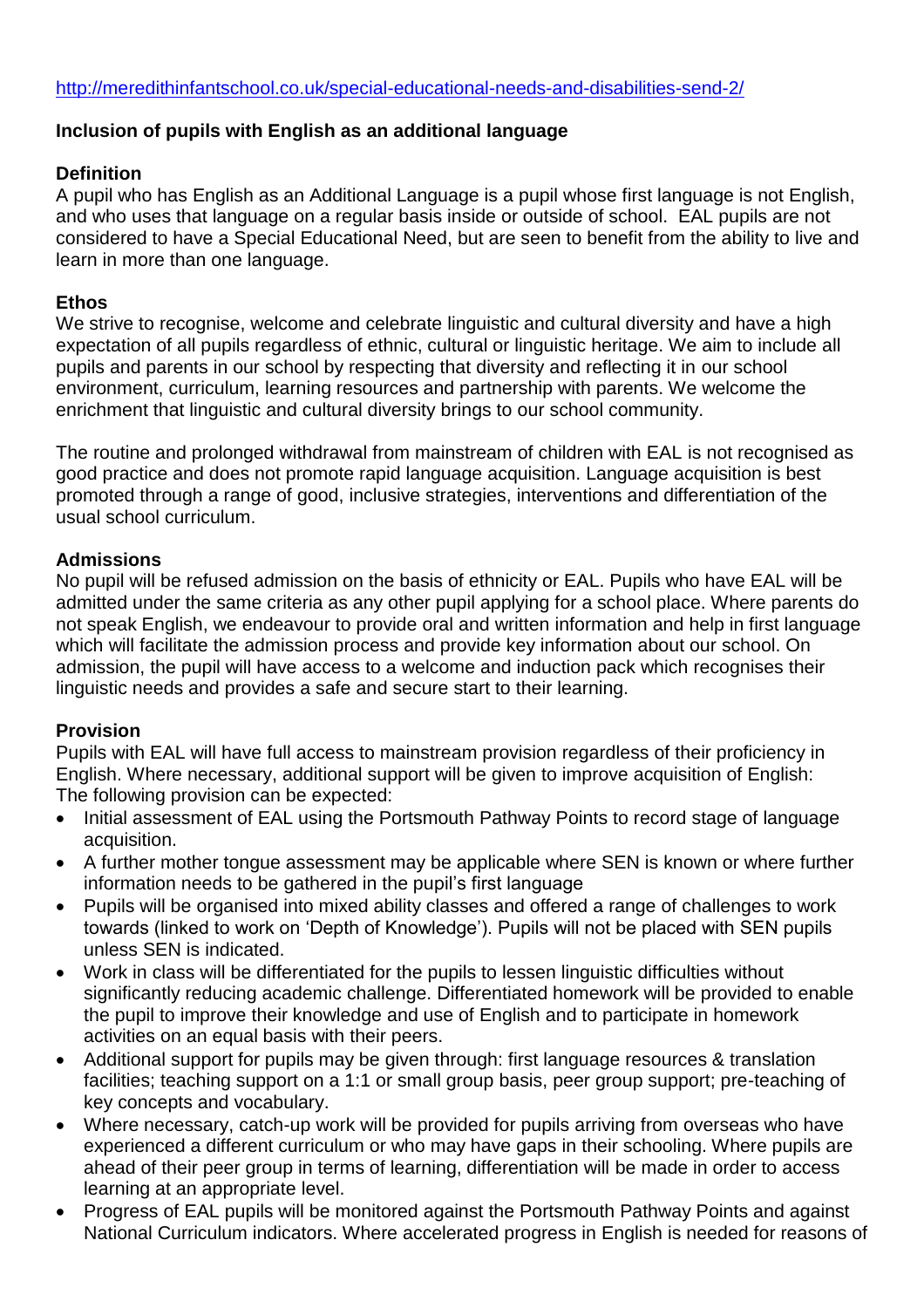EAL, targets will be set and provision made on agreement between the class teacher and the EMA Co-ordinator or SENCO. Provision will be recorded and monitored for effectiveness using the school's provision map, in line with standard practice for all vulnerable learners in the school. The pupil will not be placed on the SEN register for reasons of EAL.

#### **Parental support**

We recognise that some parents who are learning English may find it difficult to communicate with the school and approach the school regarding any concerns they may have on their child's progress. We endeavour to fully include EAL parents in the life of the school by, wherever possible, providing interpreting facilities at parents' evenings and other school meetings and by providing key school information in translated format. EMAS will be accessed to support effective communication with parents.

#### **Inclusion of pupils who are looked after in the Local Authority Care Our school recognises that:**

- Children who are looked after in local authority care have the same rights as all children but may have additional needs due to attachment issues, early neglect, separation and loss, trauma and many placement moves. These barriers to learning can affect their educational outcomes and their social, emotional and mental health development.
- There are commonly understood reasons (Social Exclusion Unit Report :2003] why children who are looked after in local authority care often fail to make expected progress at school :
	- Placement instability
	- Unsatisfactory educational experiences of many carers
	- Too much time out of school
	- Insufficient help if they fall behind
	- Unmet needs emotional, mental, physical
- There is a statutory requirement for all schools to have a designated teacher (DT) for looked after children. (The name of the current designated teacher at our school is given at the end of this inclusion policy). The responsibilities of our designated teacher include:
	- Monitoring the progress of children who are 'looked after' to ensure that they have the best life chances possible and access to the full range of opportunities in school
	- Ensuring that children who are 'looked after' have access to the appropriate network of support
	- Checking that the statutory Personal Education Plan (PEP) has been arranged and that it is regularly reviewed, at least every six months
	- Ensuring that information concerning the education of children who are 'looked after' is transferred between agencies and individuals
	- Preparing a report on the child's educational progress to contribute towards the statutory review.
	- Discussing feedback from the statutory review (chaired by the Independent Reviewing Officer) with social workers and, where necessary, the carers and a member of the Virtual School team.
	- Liaising with the child's social worker to ensure that there is effective communication at all times
	- Celebrating the child's successes and acknowledge the progress they are making.

Our school will work closely with the county's The Virtual School (VS) for Children which promotes the educational needs of Looked After Children and monitors admissions, PEP completion, attendance & exclusions.

#### **Inclusion of pupils who are very able or talented**

In this section the term 'very able' refers to pupils who have a broad range of achievement at a very high level. Those children who are very able have very well-developed learning skills across the curriculum. The term 'talented' refers to pupils who excel in one or more specific fields, such as sport or music, but who may or may not perform at a high level across all areas of learning.